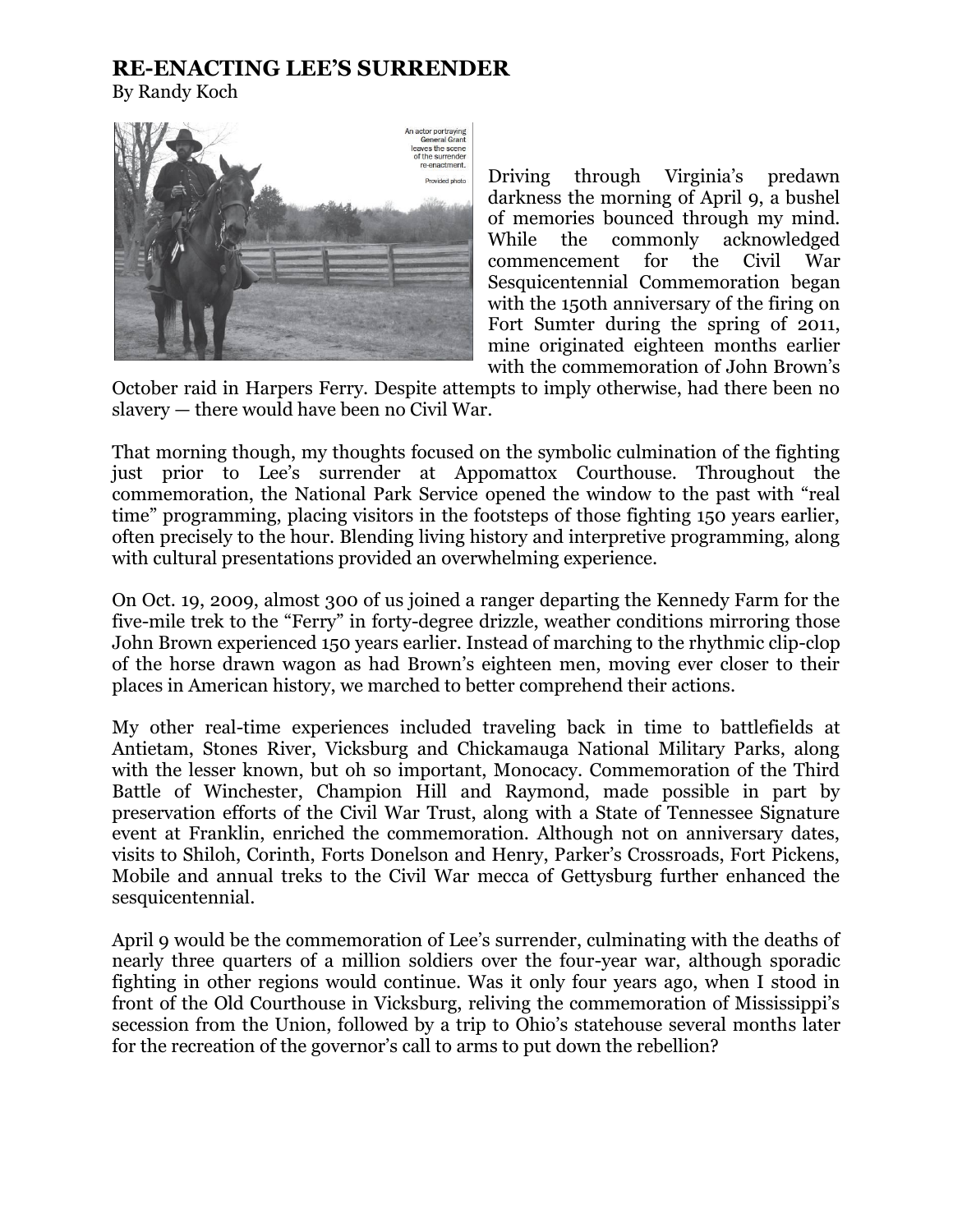Both events took on the naïve aura of a pep rally before an athletic contest, with each side exuding overconfidence in a speedy victory.

The concerns of men in uniform April 9, 1865, may have been similar to any other day preparing for combat, not unlike those facing American servicemen throughout the ages. "Will I survive? Will I see my home and loved ones again? Will I return whole?" Yet this April day in 1865 was different for the 100,000 gathered near Appomattox, because of an unnerving question—"will this nightmare continue indefinitely, or will this be the last day? If so, will I yet be required to make the ultimate sacrifice on the final day?" Hindsight tells us for many it would be the last day of fighting — and for almost 800, their last day on earth.

History enthusiasts encountered during the commemoration added a unique richness to the experience. Faces grew familiar, like the gentleman from Kentucky who retired in 2010 so that he could absorb all the commemoration offered. By the Franklin anniversary in November 2014, he had observed 140 events, many of them real time. A couple from Charlottesville, Virginia, and Jim from Massachusetts, also resurfaced continually. There were also numerous one-time encounters, each with people with a story to tell, usually of an ancestor who fought and died in the conflict.

Just as rewarding have been local experiences. Some were one-time events, like the reenactment of the inter-prison baseball game within the confines of Johnson Island last August, and Clyde's commemoration of James McPherson's tragic loss, although no more heart wrenching to loved ones than the death of a long-forgotten private on the front lines. The array of programming presented by the Sandusky Library, Follett House Museum, Ohio Veterans Home Museum, Maritime Museum and monthly articles published in the Sandusky Register touched many area residents. During the sesquicentennial, Erie County's initial site was listed with the National Park Service National Underground Railroad Network to Freedom. New sites continue to be added as we record our heritage for future generations.

If the commemoration fades away leaving only images of a grand celebration, it will have been a failure; if we carry the memories forward, gifted with a better understanding of how this tragic conflict evolved, complete with humanity's best and worst examples, and linked with the successes and failures of the healing afterwards, this 150th experience has indeed been a success. As noted historian James "Bud" Robertson said during his April 9 address, "History is the greatest teacher that we have" Much has been written about the dynamic military leadership of Robert E. Lee and Ulysses S. Grant during the war. Too little has been written of their desire to mold a lasting, meaningful peace. Though not privy to all that transpired during their two meetings in April 1865, we can assume that while neither acquiesced to all of the other's wishes, each listened attentively to the other's unique perspective, a lesson for us today.

Six percent of the combined population of the Confederacy and Union perished in the American Civil War. Hundreds of thousands of servicemen have since given the "last full measure of devotion" Do we not owe it to them that while preserving their memories that we also strive to understand why they fought? Acknowledging why others think as they do, and respecting that freedom of thought is even more precious than freedom of speech, in no way mandates that we condone their perspective. In the least though, it shall allow us to bridge the dangerously divisive gaps widening in 2015.